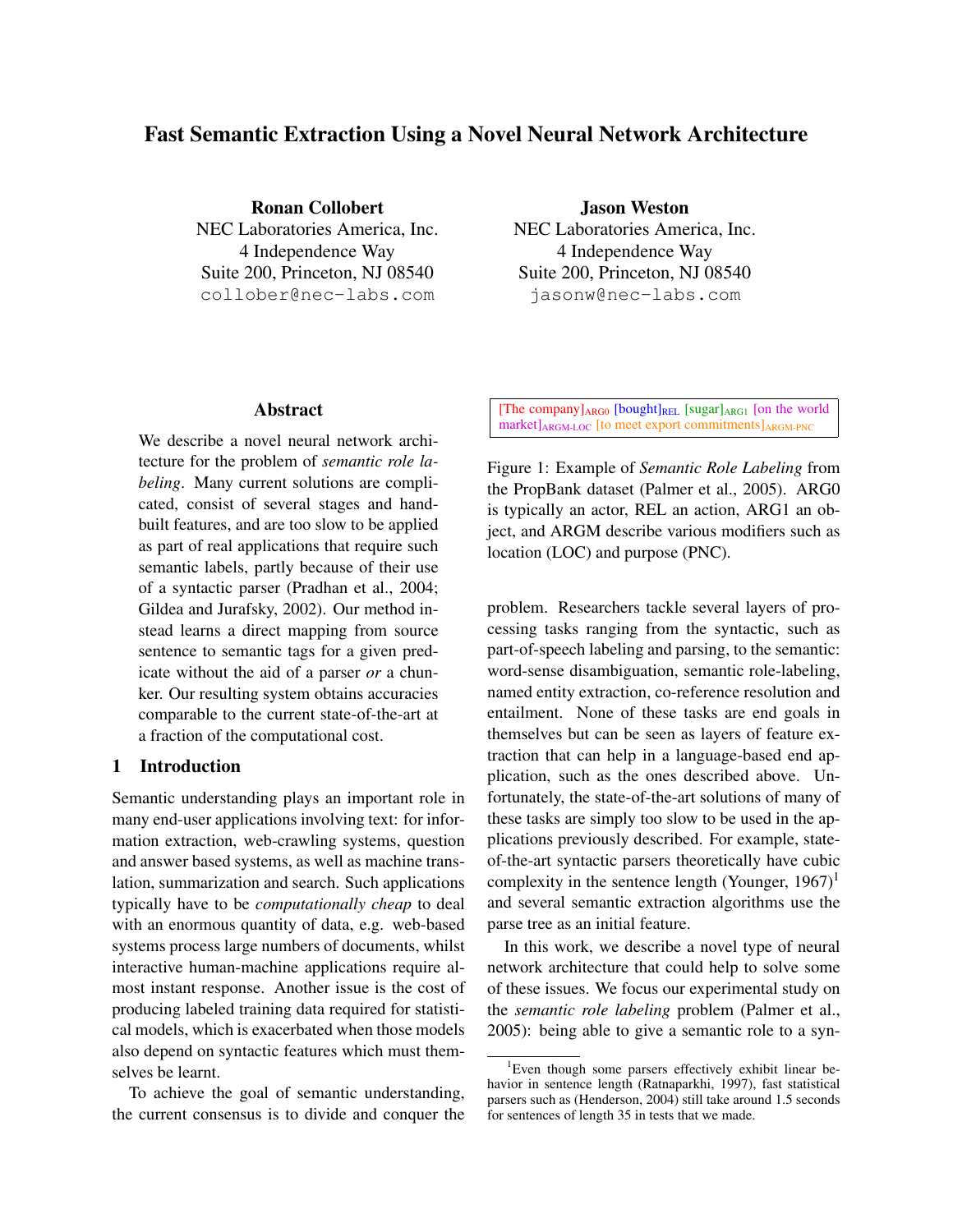tactic constituent of a sentence, i.e. annotating the predicate argument structure in text (see for example Figure 1). Because of its nature, role labeling seems to require the syntactic analysis of a sentence before attributing semantic labels. Using this intuition, state-of-the-art systems first build a *parse tree*, and syntactic constituents are then labeled by feeding hand-built features extracted from the parse tree to a machine learning system, e.g. the ASSERT system (Pradhan et al., 2004). This is rather slow, taking a few seconds per sentence at test time, partly because of the parse tree component, and partly because of the use of Support Vector Machines (Boser et al., 1992), which have linear complexity in testing time with respect to the number of training examples. This makes it hard to apply this method to interesting end user applications.

Here, we propose a radically different approach that avoids the more complex task of building a full parse tree. From a machine learning point of view, a human does not need to be taught about parse trees to talk. It is possible, however, that our brains may implicitly learn features highly correlated with those extracted from a parse tree. We propose to develop an architecture that implements this kind of implicit learning, rather than using explicitly engineered features. In practice, our system also provides semantic tags at a fraction of the computational cost of other methods, taking on average 0.02 seconds to label a sentence from the Penn Treebank, with almost no loss in accuracy.

The rest of the article is as follows. First, we describe the problem of shallow semantic parsing in more detail, as well as existing solutions to this problem. We then detail our algorithmic approach – the neural network architecture we employ – followed by experiments that evaluate our method. Finally, we conclude with a summary and discussion of future work.

# 2 Shallow Semantic Parsing

FrameNet (Baker et al., 1998) and the Proposition Bank (Palmer et al., 2005), or PropBank for short, are the two main systems currently developed for semantic role-labeling annotation. We focus here on PropBank. PropBank encodes role labels by semantically tagging the syntactic structures of hand annotated parses of sentences. The current version of the dataset gives semantic tags for the same sentences as in the Penn Treebank (Marcus et al., 1993), which are excerpts from the Wall Street Journal. The central idea is that each verb in a sentence is labeled with its propositional arguments, where the abstract numbered arguments are intended to fill typical roles. For example, ARG0 is typically the actor, and ARG1 is typically the thing acted upon. The precise usage of the numbering system is labeled for each particular verb as so-called frames. Additionally, semantic roles can also be labeled with one of 13 ARGM adjunct labels, such as ARGM-LOC or ARGM-TMP for additional locational or temporal information relative to some verb.

Shallow semantic parsing has immediate applications in tasks such as meta-data extraction (e.g. from web documents) and question and answer based systems (e.g. call center systems), amongst others.

# 3 Previous Work

Several authors have already attempted to build machine learning approaches for the semantic rolelabeling problem. In (Gildea and Jurafsky, 2002) the authors presented a statistical approach to learning (for FrameNet), with some success. They proposed to take advantage of the syntactic tree structure that can be predicted by a parser, such as Charniak's parser (Charniak, 2000). Their aim is, given a node in the parse tree, to assign a semantic role label to the words that are the children of that node. They extract several key types of features from the parse tree to be used in a statistical model for prediction. These same features also proved crucial to subsequent approaches, e.g. (Pradhan et al., 2004). These features include:

- The parts of speech and syntactic labels of words and nodes in the tree.
- The node's position (left or right) in relation to the verb.
- The syntactic path to the verb in the parse tree.
- Whether a node in the parse tree is part of a noun or verb phrase (by looking at the parent nodes of that node).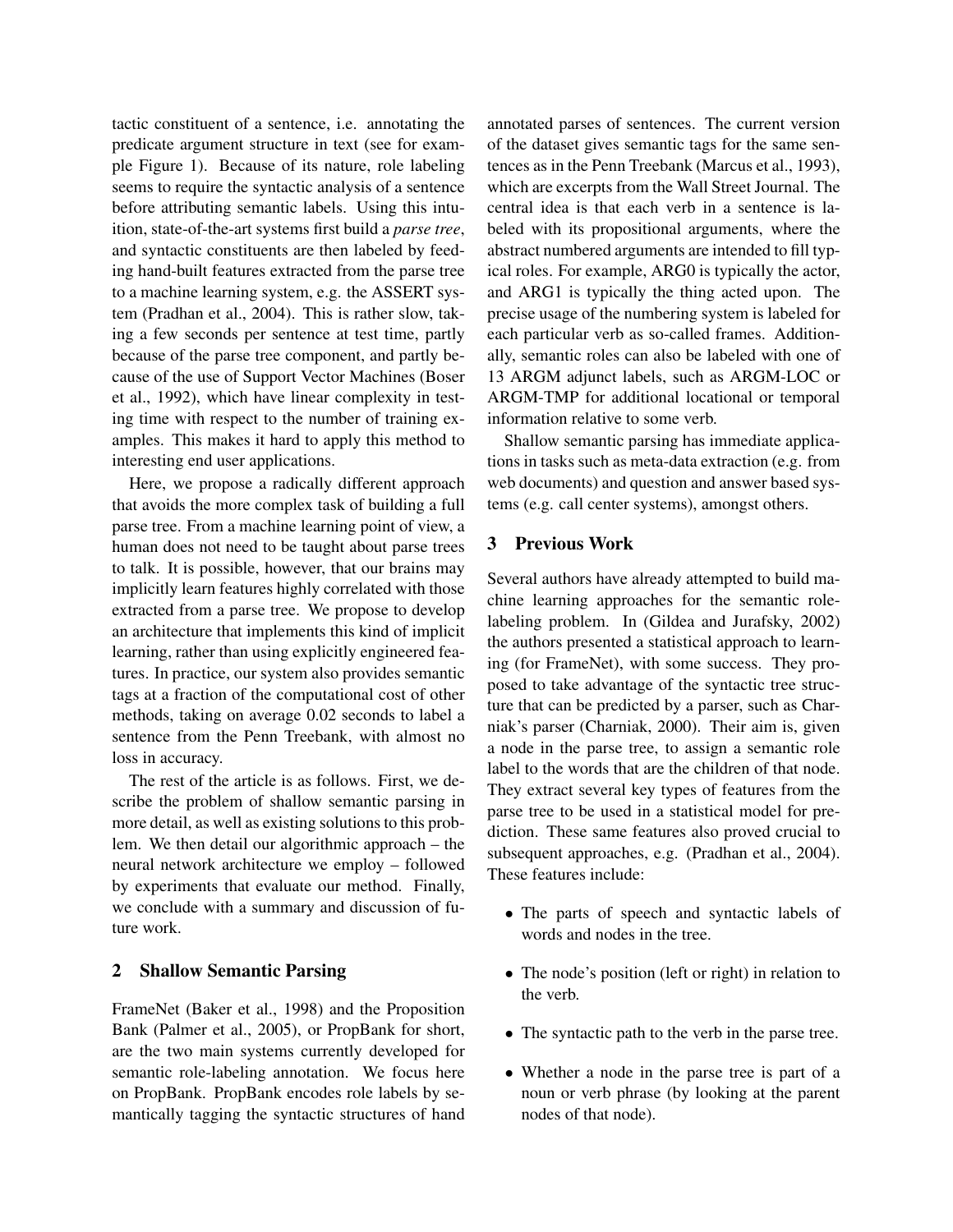• The voice of the sentence: active or passive (part of the PropBank gold annotation);

as well as several other features (predicate, head word, verb sub-categorization, ... ).

The authors of (Pradhan et al., 2004) used a similar structure, but added more features, notably head word part-of-speech, the predicted named entity class of the argument, word sense disambiguation of the verb and verb clustering, and others (they add 25 variants of 12 new feature types overall.) Their system also uses a parser, as before, and then a polynomial Support Vector Machine (SVM) (Boser et al., 1992) is used in two further stages: to classify each node in the tree as being a semantic argument or not for a given verb; and then to classify each semantic argument into one of the classes (ARG1, ARG2, etc.). The first SVM solves a twoclass problem, the second solves a multi-class problem using a one-vs-the-rest approach. The final system, called ASSERT, gives state-of-the-art performance and is also freely available at: http:// oak.colorado.edu/assert/. We compare to this system in our experimental results in Section 5. Several other competing methods exist, e.g. the ones that participated in the CONLL 2004 and 2005 challenges (http://www.lsi.upc.edu/ ˜srlconll/st05/st05.html). In this paper we focus on a comparison with ASSERT because software to re-run it is available online. This also gives us a timing result for comparison purposes.

The three-step procedure used in ASSERT (calculating a parse tree and then applying SVMs twice) leads to good classification performance, but has several drawbacks. First in speed: predicting a parse tree is extremely demanding in computing resources. Secondly, choosing the features necessary for SVM classification requires extensive research. Finally, the SVM classification algorithm used in existing approaches is rather slow: SVM training is at least quadratic in time with respect to the number of training examples. The number of support vectors involved in the SVM decision function also increases linearly with the number of training examples. This makes SVMs slow on large-scale problems, both during training and testing phases.

To alleviate the burden of parse tree computation, several attempts have been made to remove the full parse tree information from the semantic role labeling system, in fact the shared task of CONLL 2004 was devoted to this goal, but the results were not completely satisfactory. Previously, in (Gildea and Palmer, 2001), the authors tried to show that the parse tree is necessary for good generalization by showing that segments derived from a shallow syntactic parser *or* chunker do not perform as well for this goal. A further analysis of using chunkers, with improved results was also given in (Punyakanok et al., 2005), but still concluded the full parse tree is most useful.

### 4 Neural Network Architecture

Ideally, we want an end-to-end *fast* learning system to output semantic roles for syntactic constituents without using a time consuming parse tree.

Also, as explained before, we are interesting in exploring whether machine learning approaches can learn structure implicitly. Hence, even if there is a deep relationship between syntax and semantics, we prefer to avoid hand-engineered features that exploit this, and see if we can develop a model that can learn these features instead. We are thus not interested in chunker-based techniques, even though they are faster than parser-based techniques.

We propose here a *neural network based architecture* which achieves these two goals.

#### 4.1 Basic Architecture

The type of neural network that we employ is a Multi Layer Perceptron (MLP). MLPs have been used for many years in the machine learning field and slowly abandoned for several reasons: partly because of the difficulty of solving the non-convex optimization problems associated with learning (LeCun et al., 1998), and partly because of the difficulty of their theoretical analysis compared to alternative convex approaches.

An MLP works by successively projecting the data to be classified into different spaces. These projections are done in what is called *hidden layers*. Given an input vector z, a hidden layer applies a linear transformation (matrix  $M$ ) followed by a squashing function h:

$$
z \mapsto Mz \mapsto h(Mz). \tag{1}
$$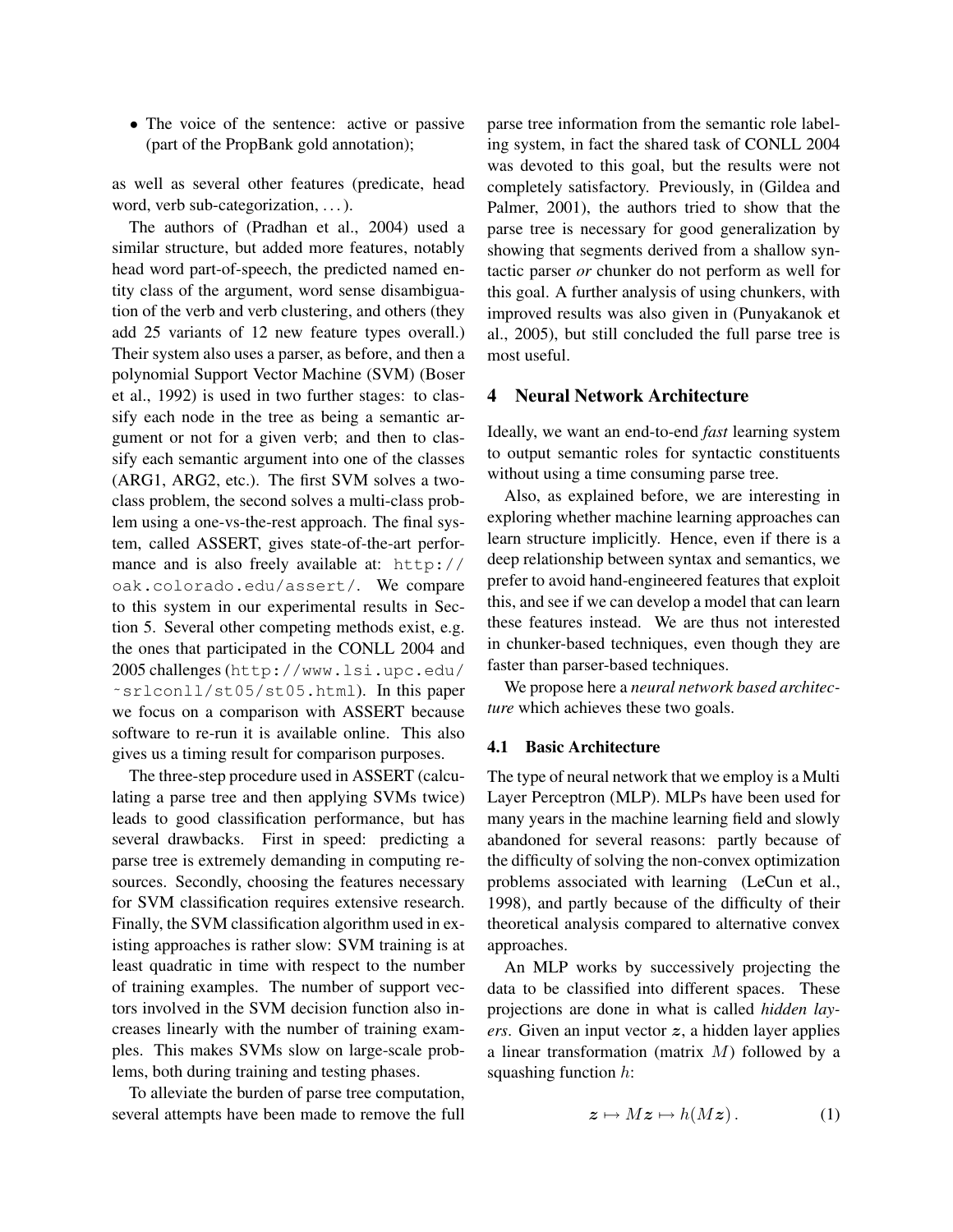A typical squashing function is the hyperbolic tangent  $h(\cdot) = \tanh(\cdot)$ . The last layer (the output layer) linearly separates the classes. The composition of the projections in the hidden layers could be viewed as the work done by the kernel in SVMs. However there is a very important difference: the kernel in SVM is fixed and arbitrarily chosen, while the hidden layers in an MLP are *trained* and *adapted* to the classification task. This allows us to create much more flexible classification architectures.

Our method for semantic role labeling classifies each word of a sentence separately. We do not use any semantic constituent information: if the model is powerful enough, words in the same semantic constituent should have the same class label. This means we also do not separate the problem into an identification and classification phase, but rather solve in a single step.

### 4.1.1 Notation

We represent words as indices. We consider a finite dictionary of words  $D \subset \mathbb{N}$ . Let us represent a sentence of  $n_w$  words to be analyzed as a function  $s(\cdot)$ . The i<sup>th</sup> word in the sentence is given by the index  $s(i)$ :

$$
1 \leq i \leq n_w \quad s(i) \in \mathcal{D} \, .
$$

We are interested in predicting the semantic role label of the word at position  $pos_w$ , given a verb at position  $pos_v$  (1  $\leq pos_w$ ,  $pos_v \leq n_w$ ). A mathematical description of our network architecture schematically shown in Figure 2 follows.

#### 4.1.2 Transforming words into feature vectors

Our first concern in semantic role labeling is that we have to deal with words, and that a simple index  $i \in \mathcal{D}$  does not carry any information specific to a word: for each word we need a set of features relevant for the task. As described earlier, previous methods construct a parse tree, and then compute hand-built features which are then fed to a classification algorithm. In order to bypass the use of a parse tree, we convert each word  $i \in \mathcal{D}$  into a particular vector  $\boldsymbol{w}_i \in \mathbb{R}^d$  which is going to be learnt for the task we are interested in. This approach has already been used with great success in the domain of language models (Bengio and Ducharme, 2001; Schwenk and Gauvain, 2002).



Figure 2: MLP architecture for shallow semantic parsing. The input sequence is at the top. The output class probabilities for the word of interest ("cat") given the verb of interest ("sat") are given at the bottom.

The first layer of our MLP is thus a lookup table which replaces the word indices into a concatenation of vectors:

$$
{s(1), \ldots, s(n_w)}\n\mapsto (\mathbf{w}_{s(1)} \ldots \mathbf{w}_{s(n_w)}) \in \mathbb{R}^{n_w d}.
$$
 (2)

The weights  $\{w_i \mid i \in \mathcal{D}\}$  for this layer are considered during the backpropagation phase of the MLP, and thus adapted automatically for the task we are interested in.

# 4.1.3 Integrating the verb position

Feeding word vectors alone to a linear classification layer as in (Bengio and Ducharme, 2001) leads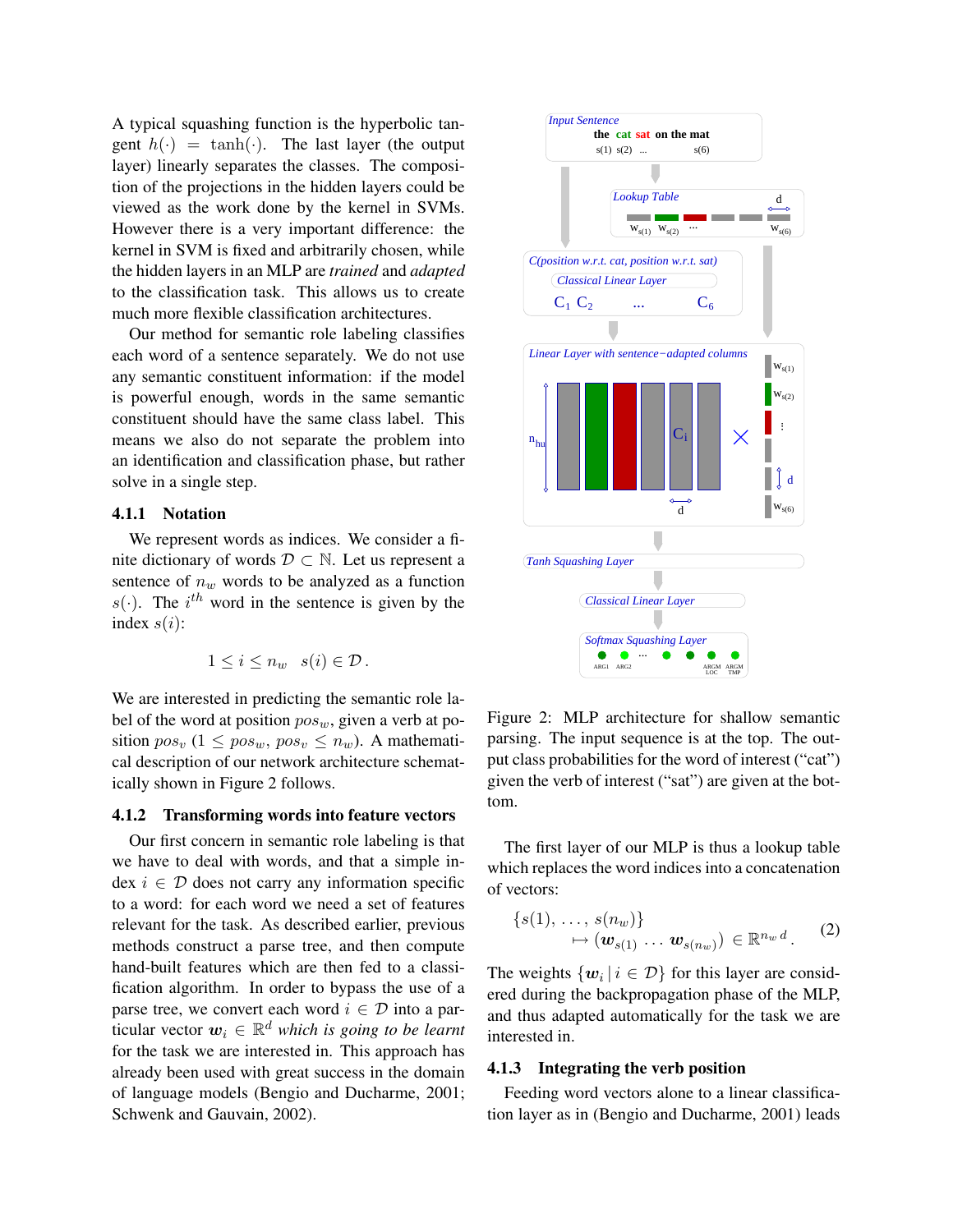to very poor accuracy because the semantic classification of a given word also depends on the verb in question. We need to provide the MLP with information about the verb position within the sentence. For that purpose we use a kind of linear layer which is *adapted* to the sentence considered. It takes the form:

$$
(\boldsymbol{w}_{s(1)} \ldots \boldsymbol{w}_{s(n_w)}) \mapsto M \left( \begin{array}{c} \boldsymbol{w}_{s(1)}^{\mathrm{T}} \\ \vdots \\ \boldsymbol{w}_{s(n_w)}^{\mathrm{T}} \end{array} \right),
$$

where  $M \in \mathbb{R}^{n_{hu} \times n_w d}$ , and  $n_{hu}$  is the number of hidden units. The specific nature of this layer is that the matrix  $M$  has a special block-column form which depends on the sentence:

$$
M=(C_1|\ldots|C_{n_w})\ ,
$$

where each column  $C_i \in \mathbb{R}^{n_{hu} \times d}$  depends on the position of the  $i^{th}$  word in  $s(\cdot)$ , with respect to the position  $pos_w$  of the word of interest, and with respect to the position  $pos_v$  of the verb of interest:

$$
C_i = \mathcal{C}(i - pos_w, i - pos_v),
$$

where  $C(\cdot, \cdot)$  is a function to be chosen.

In our experiments  $C(\cdot, \cdot)$  was a linear layer with discretized inputs  $(i - pos_w, i - pos_v)$  which were transformed into two binary vectors of size wsz, where a bit is set to 1 if it corresponds to the position to encode, and 0 otherwise. These two binary vectors are then concatenated and fed to the linear layer. We chose the "window size"  $wsz = 11$ . If a position lies outside the window, then we still set the leftmost or rightmost bit to 1. The parameters involved in this function are also considered during the backpropagation. With such an architecture we allow our MLP to automatically adapt the importance of a word in the sentence given its distance to the word we want to classify, and to the verb we are interested in.

This idea is the major novelty in this work, and is crucial for the success of the entire architecture, as we will see in the experiments.

#### 4.1.4 Learning class probabilities

The last layer in our MLP is a classical linear layer as described in (1), with a *softmax* squashing function (Bridle, 1990). Considering (1) and given  $\tilde{z} = Mz$ , we have

$$
h_i(\tilde{\bm{z}}) = \frac{\exp{\tilde{z}_i}}{\sum_j \exp{\tilde{z}_j}}
$$

.

This allows us to interpret outputs as probabilities for each semantic role label. The training of the whole system is achieved using a normal stochastic gradient descent.

#### 4.2 Word representation

As we have seen, in our model we are *learning* one d dimensional vector to represent each word. If the dataset were large enough, this would be an elegant solution. In practice many words occur infrequently within PropBank, so (independent of the size of  $d$ ) we can still only learn a very poor representation for words that only appear a few times. Hence, to control the capacity of our model we take the original word and replace it with its part-of-speech if it is a verb, noun, adjective, adverb or number as determined by a part-of-speech classifier, and keep the words for all other parts of speech. This classifier is itself a neural network. This way we keep linking words which are important for this task. We do not do this replacement for the predicate itself.

## 5 Experiments

We used Sections 02-21 of the PropBank dataset version 1 for training and validation and Section 23 for testing as standard in all our experiments. We first describe the part-of-speech tagger we employ, and then describe our semantic role labeling experiments. Software for our method, SENNA (Semantic Extraction using a Neural Network Architecture), more details on its implementation, an online applet and test set predictions of our system in comparison to ASSERT can be found at http: //ml.nec-labs.com/software/senna.

Part-Of-Speech Tagger The part-of-speech classifier we employ is a neural network architecture of the same type as in Section 4, where the function  $C_i = C(i - pos_w)$  depends now only on the word position, and not on a verb. More precisely:

$$
C_i = \begin{cases} 0 & \text{if } 2|i - pos_w| > wsz - 1\\ W_{i - pos_w} & \text{otherwise} \end{cases}
$$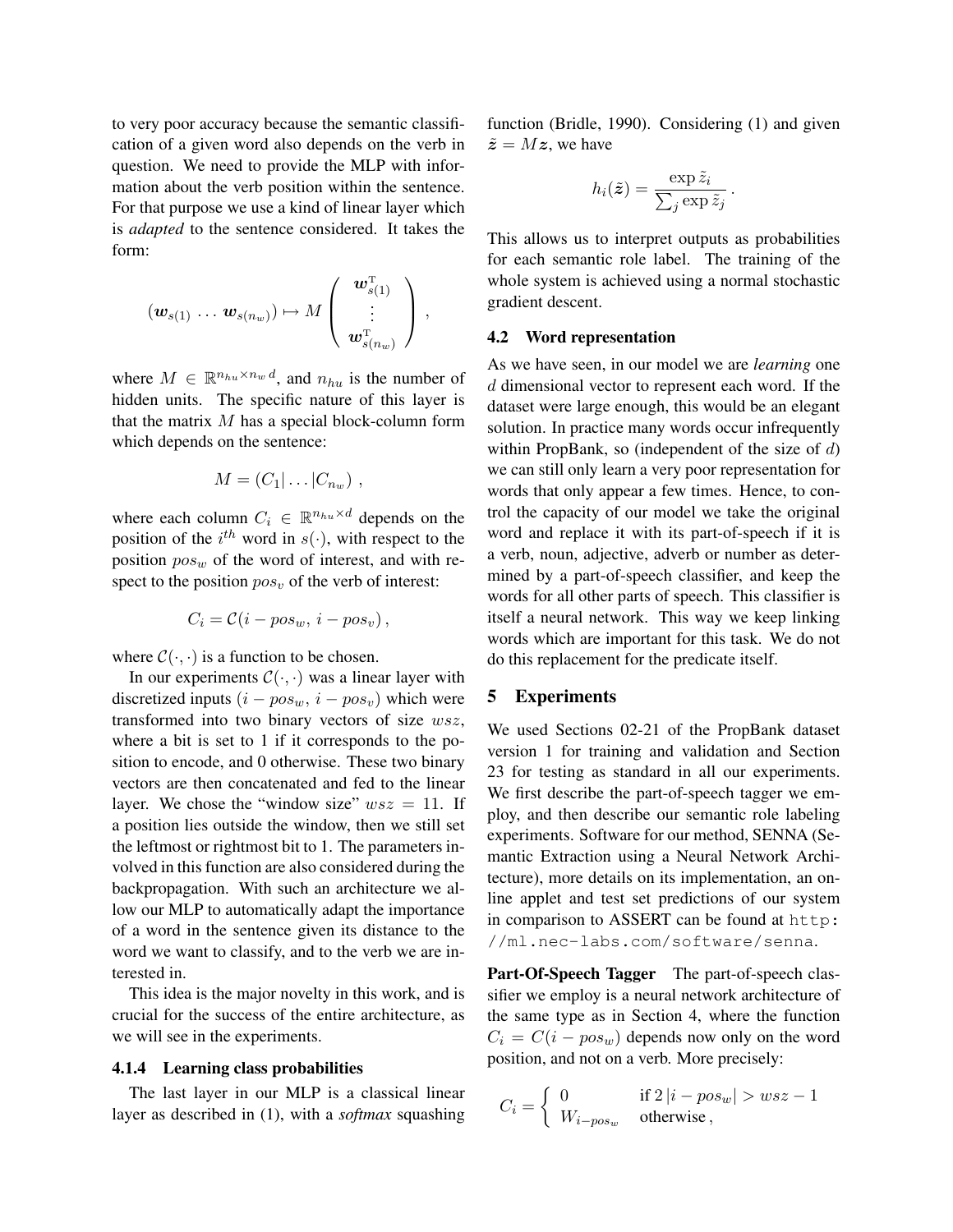where  $W_k \in \mathbb{R}^{n_{hu} \times d}$  and  $wsz$  is a window size. We chose  $wsz = 5$  in our experiments. The d-dimensional vectors learnt take into account the capitalization of a word, and the prefix and suffix calculated using Porter-Stemmer. See http: //ml.nec-labs.com/software/senna for more details. We trained on the training set of Prop-Bank supplemented with the Brown corpus, resulting in a test accuracy on the test set of PropBank of 96.85% which compares to 96.66% using the Brill tagger (Brill, 1992).

Semantic Role Labeling In our experiments we considered a 23-class problem of NULL (no label), the core arguments ARG0-5, REL, ARGA, and ARGM- along with the 13 secondary modifier labels such as ARGM-LOC and ARGM-TMP. We simplified R-ARGn and C-ARGn to be written as ARGn, and post-processed ASSERT to do this as well.

We compared our system to the freely available ASSERT system (Pradhan et al., 2004). Both systems are fed only the input sentence during testing, with traces removed, so they cannot make use of many PropBank features such as frameset identitifier, person, tense, aspect, voice, and form of the verb. As our algorithm outputs a semantic tag for each word of a sentence, we directly compare this per-word accuracy with ASSERT. Because ASSERT uses a parser, and because PropBank was built by labeling the nodes of a hand-annotated parse tree, pernode accuracy is usually reported in papers such as (Pradhan et al., 2004). Unfortunately our approach is based on a completely different premise: we tag words, not syntactic constituents coming from the parser. We discuss this further in Section 5.2.

The per-word accuracy comparison results can be seen in Table 5. Before labeling the semantic roles of each predicate, one must first identify the predicates themselves. If a predicate is not identified, NULL tags are assigned to each word for that predicate. The first line of results in the table takes into account this identification process. For the neural network, we used our part-of-speech tagger to perform this as a verb-detection task.

We noticed ASSERT failed to identify relatively many predicates. In particular, it seems predicates such as "is" are sometimes labeled as AUX by the part-of-speech tagger, and subsequently ignored.

We informed the authors of this, but we did not receive a response. To deal with this, we considered the additional accuracy (second row in the table) measured over only those sentences where the predicate was identified by ASSERT.

Timing results The per-sentence compute time is also given in Table 5, averaged over all sentences in the test set. Our method is around 250 times faster than ASSERT. It is not really feasible to run AS-SERT for most applications.

| Measurement         | <b>NN</b>   | <b>ASSERT</b> |
|---------------------|-------------|---------------|
| Per-word accuracy   |             |               |
| (all verbs)         | 83.64%      | 83.46%        |
| Per-word accuracy   |             |               |
| (ASSERT verbs)      | 84.09%      | 86.06%        |
| Per-sentence        |             |               |
| compute time (secs) | $0.02$ secs | $5.08$ secs   |

Table 1: Experimental comparison with ASSERT

#### 5.1 Analysis of our MLP

While we gave an intuitive justification of the architecture choices of our model in Section 4, we now give a systematic empirical study of those choices. First of all, providing the position of the word *and* the predicate in function  $C(\cdot, \cdot)$  is essential: the best model we obtained with a window around the word only gave 51.3%, assuming correct identification of all predicates. Our best model achieves 83.95% in this setting.

If we do not cluster the words according to their part-of-speech, we also lose some performance, obtaining 78.6% at best. On the other hand, clustering *all* words (such as CC, DT, IN part-of-speech tags) also gives weaker results (81.1% accuracy at best). We believe that including all words would give very good performance if the dataset was large enough, but training only on PropBank leads to overfitting, many words being infrequent. Clustering is a way to fight against overfitting, by grouping infrequent words: for example, words with the label NNP, JJ, RB (which we cluster) appear on average 23, 22 and 72 times respectively in the training set, while CC, DT, IN (which we do not cluster) appear 2420, 5659 and 1712 times respectively.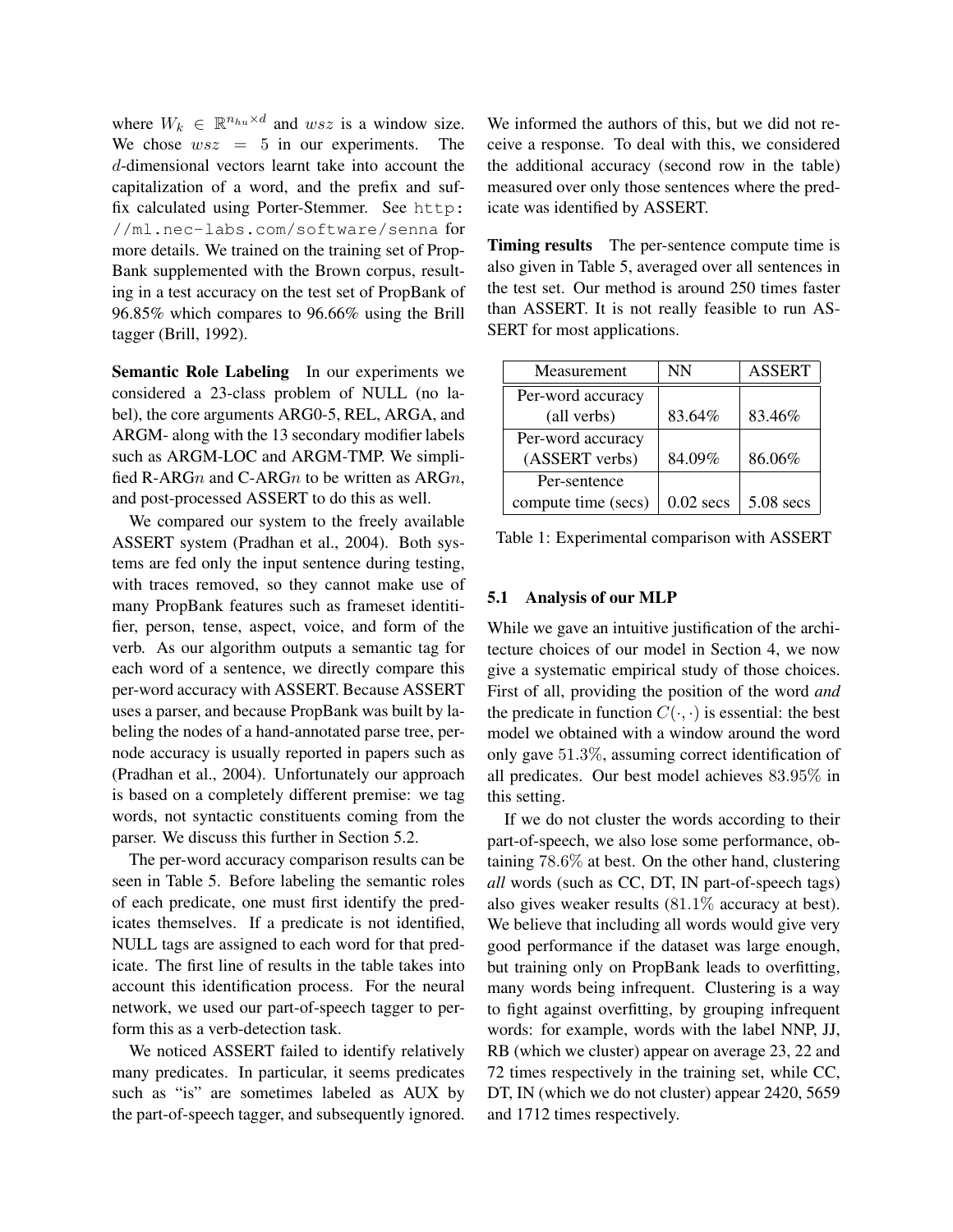Even though some verbs are infrequent, one cannot cluster all verbs into a single group, as each verb dictates the types of semantic roles in the sentence, depending on its frame. Clustering all words into their part-of-speech, including the predicate, gives a poor 73.8% compared with 81.1%, where everything is clustered apart from the predicate.

Figure 3 gives some anecdotal examples of test set predictions of our final model compared to ASSERT.

# 5.2 Argument Classification Accuracy

So far we have not used the same accuracy measures as in previous work (Gildea and Jurafsky, 2002; Pradhan et al., 2004). Currently our architecture is designed to label on a per-word basis, while existing systems perform a segmentation process, and then label segments. While we do not optimize our model for the same criteria, it is still possible to measure the accuracy using the same metrics. We measured the argument classification accuracy of our network, assuming the correct segmentation is given to our system, as in (Pradhan et al., 2004), by post-processing our per-word tags to form a majority vote over each segment. This gives 83.18% accuracy for our network when we suppose the predicate must also be identified, and 80.53% for the ASSERT software. Measuring only on predicates identified by ASSERT we instead obtain 84.32% accuracy for our network, and 87.02% for ASSERT.

# 6 Discussion

We have introduced a neural network architecture that can provide computationally efficient semantic role tagging. It is also a general architecture that could be applied to other problems as well. Because our network currently outputs labels on a per-word basis it is difficult to assess existing accuracy measures. However, it should be possible to combine our approach with a shallow parser to enhance performance, and make comparisons more direct.

We consider this work as a starting point for different research directions, including the following areas:

• *Incorporating hand-built features* Currently, the only prior knowledge our system encodes comes from part-of-speech tags, in stark contrast to other methods. Of course, performance

TRUTH: He camped out at a high-tech nerve center on the floor of [the Big Board, where] $_{\text{ARGM-LOC}}$  [he] $_{\text{ARGO}}$ [could]<sub>ARGM-MOD</sub> [watch]<sub>REL</sub> [updates on prices and pending stock orders $]_{ARG1}$ . ASSERT (68.7%): He camped out at a high-tech nerve center on the floor of the Big Board,  $[$  where] $_{\text{ARGM-LOC}}$  $[he]_{ARG0}$   $[could]_{ARGM-MOD}$   $[watch]_{REL}$   $[update]_{ARG1}$  on prices and pending stock orders. NN (100%): He camped out at a high-tech nerve center on the floor of [the Big Board, where] $_{\text{ARGM-LOC}}$  [he] $_{\text{ARGO}}$ [could]<sub>ARGM-MOD</sub> [watch]<sub>REL</sub> [updates on prices and pend-

ing stock orders $]_{ARG1}$ .

TRUTH: [United Auto Workers Local 1069, which]ARG0  $[represents]_{REL}$  [3,000 workers at Boeing's helicopter unit in Delaware County,  $Pa.$ ] $_{ARG1}$ , said it agreed to extend its contract on a day-by-day basis, with a 10-day notification to cancel, while it continues bargaining. ASSERT (100%): [United Auto Workers Local 1069,  $\overline{\text{which}}$ <sub>ARG0</sub> [represents]<sub>REL</sub> [3,000 workers at Boeing's helicopter unit in Delaware County, Pa. JARG1, said it agreed to extend its contract on a day-by-day basis, with a 10-day notification to cancel, while it continues bargaining. NN (89.1%): [United Auto Workers Local 1069,  $\overline{\text{which}}$ <sub>ARG0</sub> [represents]<sub>REL</sub> [3,000 workers at Boeing's helicopter unit] $_{\text{ARG1}}$  [ in Delaware County] $_{\text{ARGM-LOC}}$ , Pa., said it agreed to extend its contract on a day-by-day basis, with a 10-day notification to cancel, while it continues bargaining.

Figure 3: Two examples from the PropBank test set, showing Neural Net and ASSERT and gold standard labelings, with per-word accuracy in brackets. Note that even though our labeling does not match the hand-annotated one in the second sentence it still seems to make some sense as "in Delaware County" is labeled as a location modifier. The complete set of predictions on the test set can be found at http: //ml.nec-labs.com/software/senna.

would improve with more hand-built features. For example, simply adding whether each word is part of a noun or verb phrase using the handannotated parse tree (the so-called "GOV" feature from (Gildea and Jurafsky, 2002)) improves the performance of our system from 83.95% to 85.8%. One must trade the generality of the model with its specificity, and also take into account how long the features take to compute.

• *Incorporating segment information* Our system has no prior knowledge about segmentation in text. This could be encoded in many ways: most obviously by using a chunker, but also by